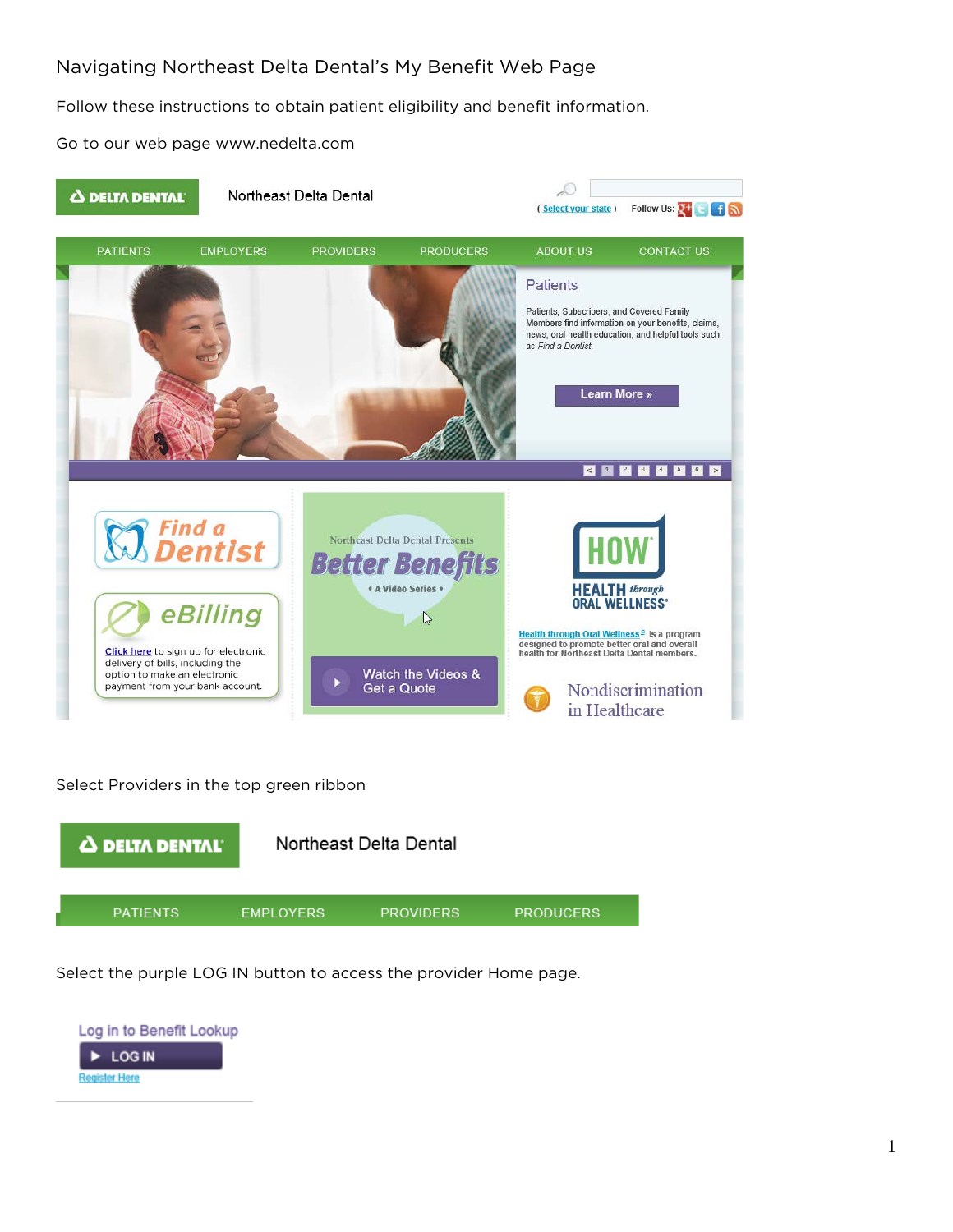To view fees select the MAC, PPO Schedule, or NonPar Allowable Fees link in the green ribbon.

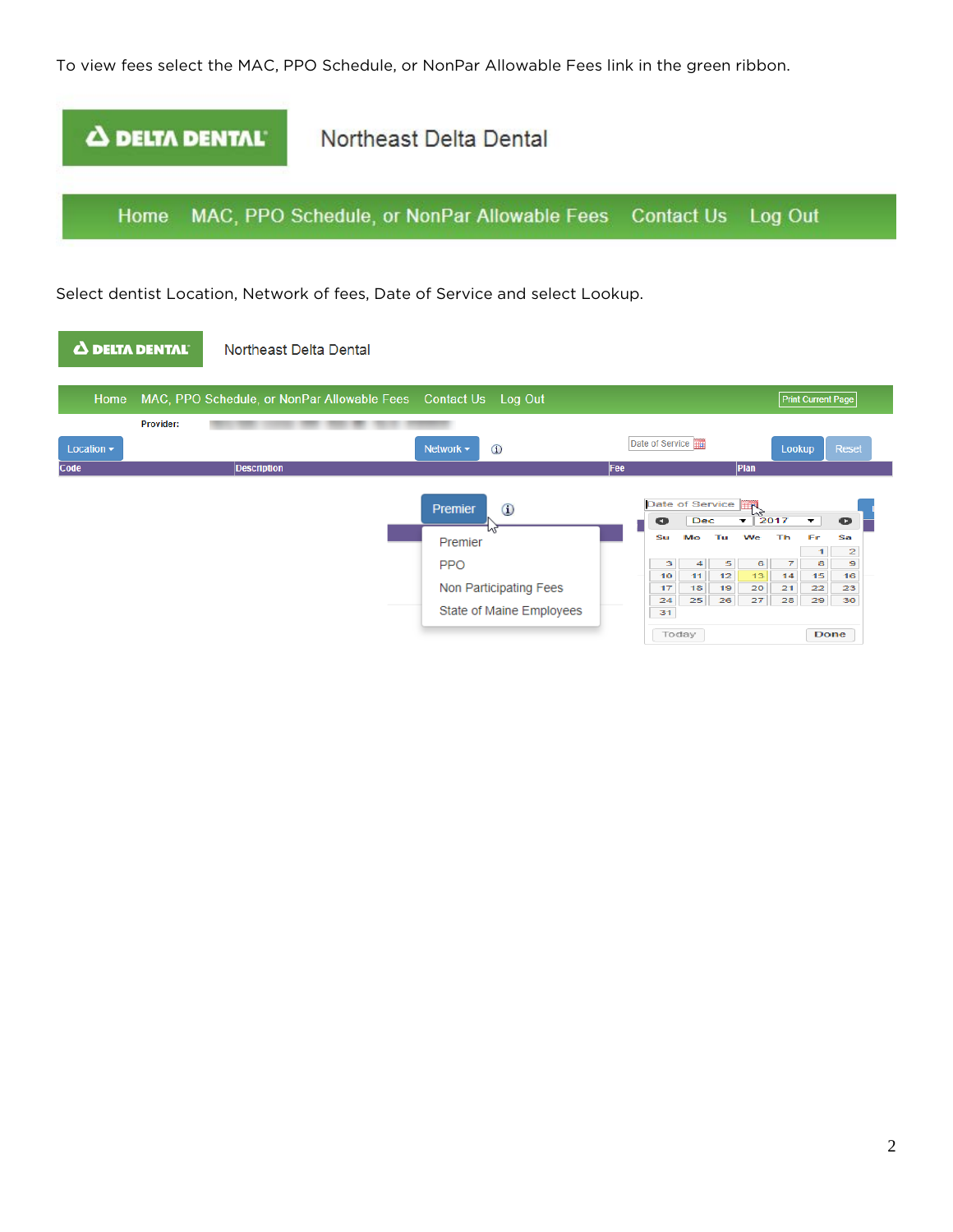Enter the subscriber ID number in the search by *Subscriber ID Number* or search by First Name, Last Name, Date of Birth, and Select Lookup.

| <b>A DELTA DENTAL</b>                                                | Northeast Delta Dental                                 |                                                                                                                                                           |
|----------------------------------------------------------------------|--------------------------------------------------------|-----------------------------------------------------------------------------------------------------------------------------------------------------------|
| Home                                                                 | MAC, PPO Schedule, or NonPar Allowable Fees Contact Us | Log Out<br><b>Print Current Page</b>                                                                                                                      |
| and/or office changes or updates. For a list of examples click here. |                                                        | IMPORTANT REMINDER: To ensure proper claims payment, please contact the Provider Services department at 1-800-537-1715 ext 1100 before making any dentist |
| <b>Provider Information</b>                                          |                                                        | <b>Provider Features</b>                                                                                                                                  |
| <b>Provider Name: Donny Sefer</b>                                    |                                                        | Improve your oral and overall                                                                                                                             |
| <b>Provider State:</b> 13                                            |                                                        | health. Register for the<br>Click Here to Register for HOW                                                                                                |
| <b>Provider TIN: 2007 STORES</b>                                     |                                                        | Health through Oral Wellness®<br><b>HEALTH (brough)</b><br>ORAL WELLNESS'<br>program today! Click Here                                                    |
| <b>Provider License: 2000</b>                                        |                                                        |                                                                                                                                                           |
|                                                                      |                                                        | Northeast Delta Dental offers Electronic Funds Transfers (EFT) and<br>Electronic Remittance Advice (ERA). Click here to learn more and<br>sign up today!  |
| <b>View Subscriber Eligibility</b>                                   |                                                        | Click here to View Delta Dental ERAs (1)                                                                                                                  |
| In Tri-state Lookup                                                  | Out of Tri-state Lookup (i)                            |                                                                                                                                                           |
| Search by Subscriber ID Number:                                      | ▣                                                      |                                                                                                                                                           |
| <b>OR</b>                                                            |                                                        |                                                                                                                                                           |
| Search by First Name:                                                | Last Name:<br>Date of Birth:                           | 萹<br>Lookup                                                                                                                                               |

See active subscriber benefit information. *Please note new placement of Subscriber ID and Age limits.*

| Δ DELTA DENTAL I                                                                                                                                   | Northeast Delta Dental                                                                                                                                                                                                                                                                                                                                                                                                                                                                                                                                                                                                                                                                                                                                                                                                                              |                   |                                                                                                                  | Nondiscrimination in Healthcare<br><b>Grievance Procedure</b> |
|----------------------------------------------------------------------------------------------------------------------------------------------------|-----------------------------------------------------------------------------------------------------------------------------------------------------------------------------------------------------------------------------------------------------------------------------------------------------------------------------------------------------------------------------------------------------------------------------------------------------------------------------------------------------------------------------------------------------------------------------------------------------------------------------------------------------------------------------------------------------------------------------------------------------------------------------------------------------------------------------------------------------|-------------------|------------------------------------------------------------------------------------------------------------------|---------------------------------------------------------------|
| Home                                                                                                                                               | MAC, PPO Schedule, or NonPar Allowable Fees                                                                                                                                                                                                                                                                                                                                                                                                                                                                                                                                                                                                                                                                                                                                                                                                         | <b>Contact Us</b> | Log Out                                                                                                          | <b>Print Current Page</b>                                     |
|                                                                                                                                                    | Information displayed on this website is based on current available benefits and patients' eligibility. It is possible this information may change, even<br>retroactively, based on information provided by the account. Should changes occur in eligibility or benefits, there is no quarantee of payment.                                                                                                                                                                                                                                                                                                                                                                                                                                                                                                                                         |                   |                                                                                                                  |                                                               |
| <b>Northeast Delta Dental</b>                                                                                                                      |                                                                                                                                                                                                                                                                                                                                                                                                                                                                                                                                                                                                                                                                                                                                                                                                                                                     |                   |                                                                                                                  | <b>Customer Service: 1-800-832-5700</b>                       |
| <b>Subscriber</b><br>Address:<br>Product: Delta Dental PPO <sup>5M</sup><br>Group Number: 000000<br>Group Name: DELTA DENTAL PLAN OF NEW HAMPSHIRE | 000                                                                                                                                                                                                                                                                                                                                                                                                                                                                                                                                                                                                                                                                                                                                                                                                                                                 |                   | <b>Subscriber ID: 3</b><br><b>Dependent Age Limit: 26</b><br><b>Student Age Limit: 26</b><br>Ortho Age Limit: 99 | Today's Date: 11/14/2017 9:21:22 AM                           |
| . For coordination of benefits contact Customer Service                                                                                            | • To maximize your coverage, please bill any service(s) covered by the medical plan to that carrier.<br>. The date of incurred liability for multiple visit procedures is the completion date.<br>• This group participates in the Health through Oral Wellness (HOW) program.                                                                                                                                                                                                                                                                                                                                                                                                                                                                                                                                                                      |                   |                                                                                                                  |                                                               |
| <b>Name</b>                                                                                                                                        | <b>Relationship</b>                                                                                                                                                                                                                                                                                                                                                                                                                                                                                                                                                                                                                                                                                                                                                                                                                                 | <b>Birthday</b>   | <b>Effective Date</b>                                                                                            | <b>Termination Date</b>                                       |
| <b>Select</b>                                                                                                                                      | Subscriber                                                                                                                                                                                                                                                                                                                                                                                                                                                                                                                                                                                                                                                                                                                                                                                                                                          |                   | 09/01/2017                                                                                                       | Active                                                        |
| · Individual available carryover: \$250.00                                                                                                         | . This individual has additional benefits for both CARIES and for PERIO through the Health through Oral Wellness program, which includes the caries susceptibility test (D0425)<br>once per 12 month period; prophy codes (D1120, D1110, D4346, D4910) combination up to 4 per 12 month period or per calendar year; and Full Mouth Debridement (D4355)<br>once per lifetime, which counts toward the frequency for cleanings. Fluoride treatments (D1206/D1208) with no age restrictions-combination up to 4 per 12 month period or per<br>calendar vear: Sealants with no age restrictions (D1351) for unrestored primary molars and for unrestored permanent bicuspids and molars; and either one Nutritional Counseling<br>(D1310) or Tobacco Cessation Counseling (D1320) or Oral Hygiene Instruction (D1330) is covered in a 12 month period. |                   |                                                                                                                  |                                                               |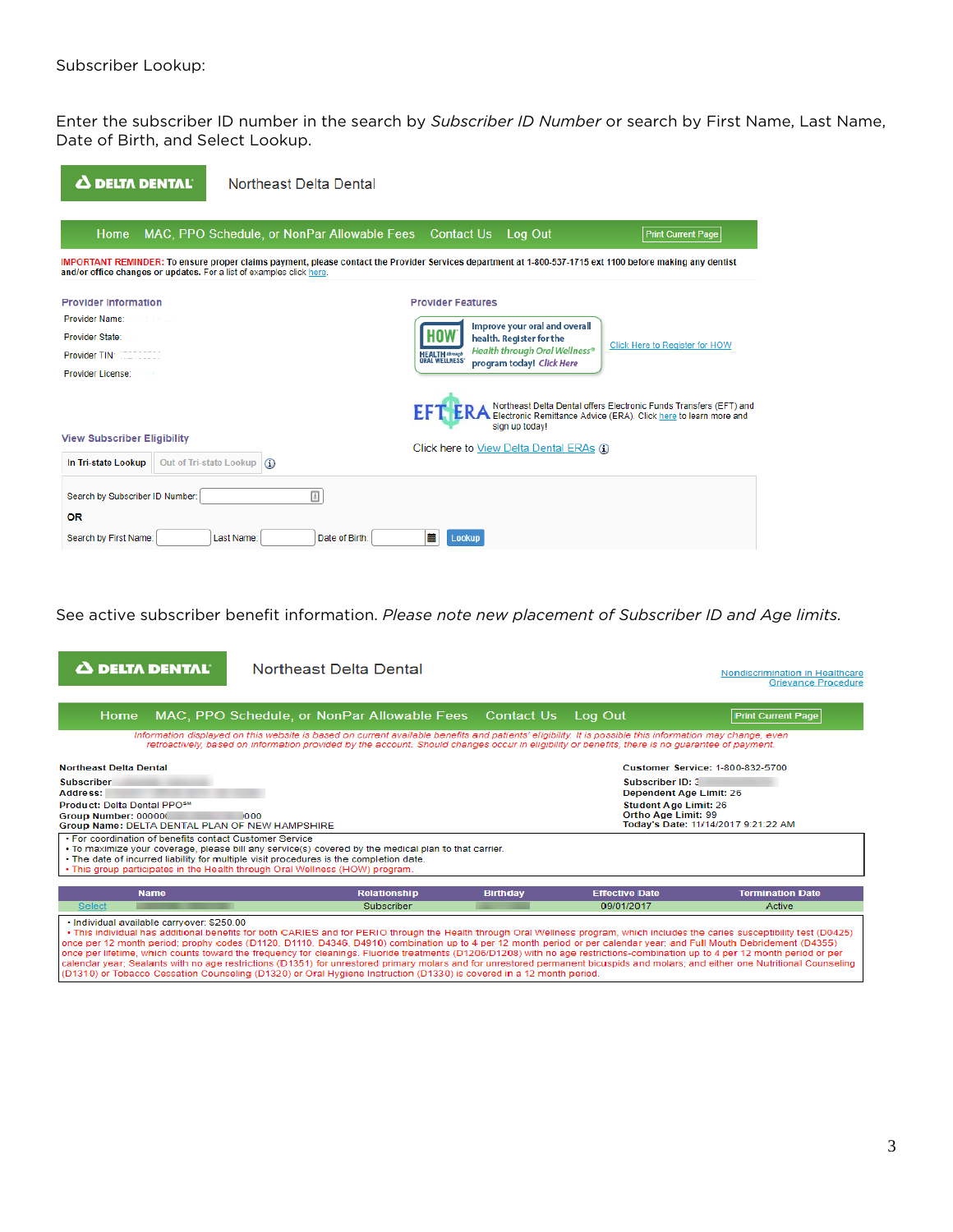If the subscriber is terminated a red message will state "The subscriber you are requesting has been terminated on mm/dd/yyyy"

| <b>View Subscriber Eligibility</b> |                                                                            | Click here to View Delta Dental ERAs (i)                                                                                                                                                         |
|------------------------------------|----------------------------------------------------------------------------|--------------------------------------------------------------------------------------------------------------------------------------------------------------------------------------------------|
|                                    | In Tri-state Lookup   Out of Tri-state Lookup $\langle \mathbf{u} \rangle$ |                                                                                                                                                                                                  |
|                                    |                                                                            | The subscriber you are requesting has been terminated on 12/31/2002<br>Please refer to the subscriber's Delta Dental card or contact Customer Service at 1-800-832-5700 for further information. |
| Search by Subscriber ID Number:    |                                                                            |                                                                                                                                                                                                  |

If the subscriber you entered is invalid, a red message will state "Subscriber ID entered is invalid. Please refer to the subscriber's Delta Dental card or contact Customer Service at 1-800-832-5700 for further information."

Special messages are noted in the box below the Group Name.

| <b>A DELTA DENTAL</b>                                                                                                                                                                                                             | Northeast Delta Dental                                                                                                                                                                                                                                                                                      |                 |                                              | Nondiscrimination in Healthcare<br>Grievance Procedure |
|-----------------------------------------------------------------------------------------------------------------------------------------------------------------------------------------------------------------------------------|-------------------------------------------------------------------------------------------------------------------------------------------------------------------------------------------------------------------------------------------------------------------------------------------------------------|-----------------|----------------------------------------------|--------------------------------------------------------|
|                                                                                                                                                                                                                                   | Home MAC, PPO Schedule, or NonPar Allowable Fees Contact Us Log Out                                                                                                                                                                                                                                         |                 |                                              | Print Current Page                                     |
|                                                                                                                                                                                                                                   | Information displayed on this website is based on current available benefits and patients' eligibility. It is possible this information may change, even retroactively, based on information<br>provided by the account. Should changes occur in eligibility or benefits, there is no guarantee of payment. |                 |                                              |                                                        |
| Northeast Delta Dental                                                                                                                                                                                                            |                                                                                                                                                                                                                                                                                                             |                 | Customer Service: 1-800-832-5700             |                                                        |
| Subscriber: i                                                                                                                                                                                                                     |                                                                                                                                                                                                                                                                                                             |                 | Subscriber ID:                               |                                                        |
| Address:                                                                                                                                                                                                                          |                                                                                                                                                                                                                                                                                                             |                 | Dependent Age Limit: 26                      |                                                        |
| Product: Delta Dental PPO <sup>161</sup>                                                                                                                                                                                          |                                                                                                                                                                                                                                                                                                             |                 | Student Age Limit: 26<br>Ortho Age Limit: 99 |                                                        |
| Group Number:<br>Group Name: DELTA DENTAL PLAN OF NEW HAMPSHIRE                                                                                                                                                                   |                                                                                                                                                                                                                                                                                                             |                 | Today's Date: 12/13/2017 1:29:01 PM          |                                                        |
| . For coordination of benefits contact Customer Service<br>. The date of incurred liability for multiple visit procedures is the completion date.<br>+ This group participates in the Health through Oral Wellness (HOW) program. | . To maximize your coverage, please bill any service(s) covered by the medical plan to that carrier.                                                                                                                                                                                                        |                 |                                              |                                                        |
| <b>Name</b>                                                                                                                                                                                                                       | <b>Relationship</b>                                                                                                                                                                                                                                                                                         | <b>Birthday</b> | <b>Effective Date</b>                        | <b>Termination Date</b>                                |
| Select                                                                                                                                                                                                                            | Subscriber                                                                                                                                                                                                                                                                                                  |                 | 09/01/2017                                   | Active                                                 |

New: Individual available carryover benefit displays.



New: Individual HOW benefits display per qualification. Example below reflects Caries and Perio additional HOW benefits.

|        | <b>Name</b>                                                                                                                                                                                                                                                                                                                                                                                                                                                                                                                                                                                                                                                                                                                                                                                                                                                                                       | <b>Relationship</b> | <b>Birthday</b> | <b>Effective Date</b> | <b>Termination Date</b> |
|--------|---------------------------------------------------------------------------------------------------------------------------------------------------------------------------------------------------------------------------------------------------------------------------------------------------------------------------------------------------------------------------------------------------------------------------------------------------------------------------------------------------------------------------------------------------------------------------------------------------------------------------------------------------------------------------------------------------------------------------------------------------------------------------------------------------------------------------------------------------------------------------------------------------|---------------------|-----------------|-----------------------|-------------------------|
| Select |                                                                                                                                                                                                                                                                                                                                                                                                                                                                                                                                                                                                                                                                                                                                                                                                                                                                                                   | Subscriber          |                 | 09/01/2017            | Active                  |
|        | · Individual available carryover: \$250.00<br>. This individual has additional benefits for both CARIES and for PERIO through the Health through Oral Wellness program, which includes the caries susceptibility test (D0425)<br>once per 12 month period; prophy codes (D1120, D1110, D4346, D4910) combination up to 4 per 12 month period or per calendar year; and Full Mouth Debridement (D4355)<br>once per lifetime, which counts toward the frequency for cleanings. Fluoride treatments (D1206/D1208) with no age restrictions-combination up to 4 per 12 month period or per<br>calendar year; Sealants with no age restrictions (D1351) for unrestored primary molars and for unrestored permanent bicuspids and molars; and either one Nutritional Counseling<br>(D1310) or Tobacco Cessation Counseling (D1320) or Oral Hygiene Instruction (D1330) is covered in a 12 month period. |                     |                 |                       |                         |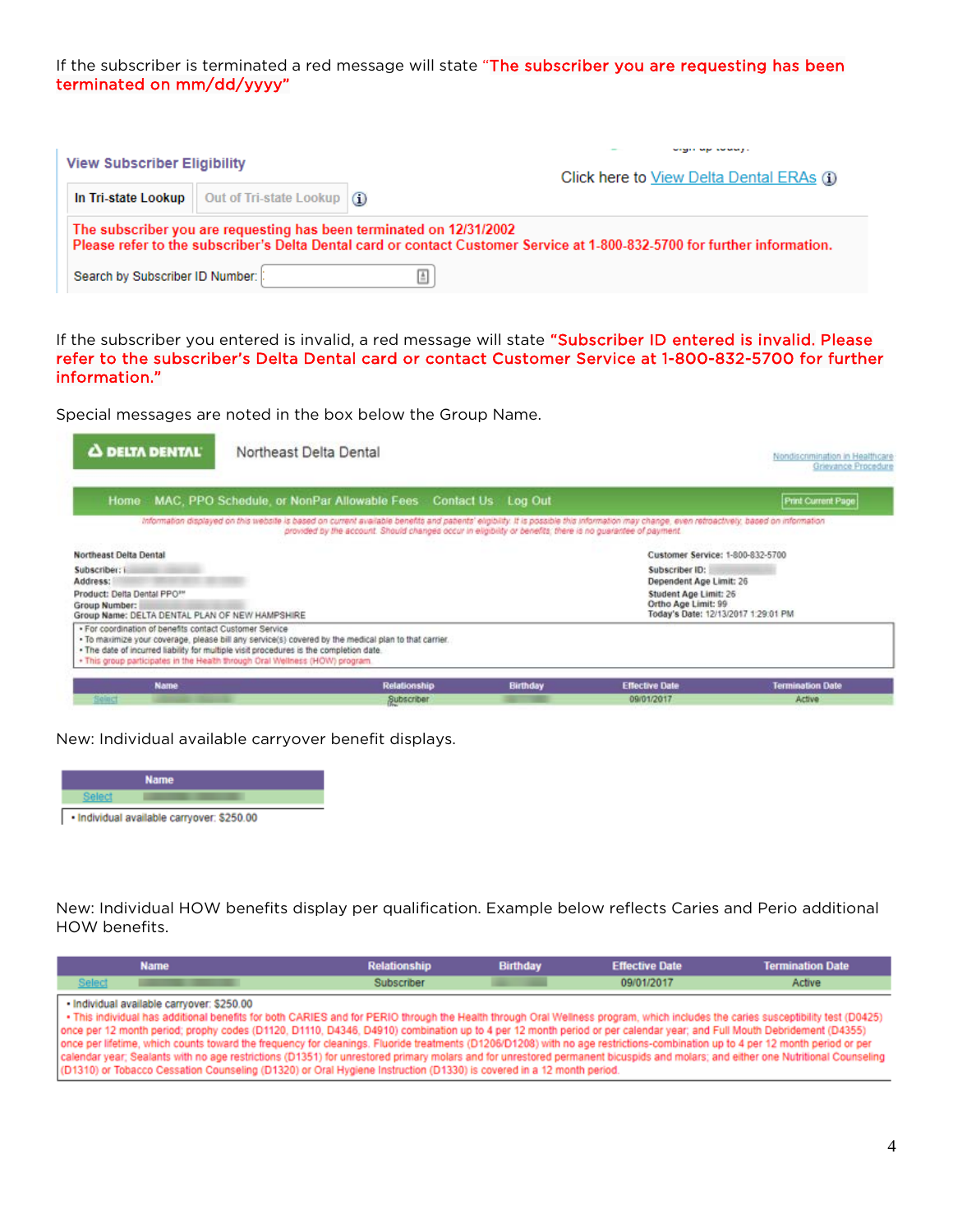# Perio additional HOW benefits

. This individual has additional benefits for PERIO through the Health through Oral Wellness program, which includes the prophy codes (D1120, D1110, D4346, D4910) combination up to 4 per 12 month period or per calendar year; one Nutritional Counseling (D1310) or Tobacco Cessation Counseling (D1320) or Oral Hygiene Instruction (D1330) in a 12 month period; and Full Mouth Debridement (D4355) once per lifetime, which counts toward the frequency for cleanings.

#### Caries additional HOW benefits

. This individual has additional benefits for CARIES through the Health through Oral Wellness program, which includes the caries susceptibility test (D0425) once per 12 month period; prophy codes (D1120, D1110, D4346, D4910) combination up to 4 per 12 month period or per calendar year; and Full Mouth Debridement (D4355) once per lifetime, which counts toward the frequency for cleanings. Fluoride treatments (D1206/D1208) with no age restrictions-combination up to 4 per 12 month period or per calendar year; Sealants with no age restrictions (D1351) for unrestored primary molars and for unrestored permanent bicuspids and molars; and either one Nutritional Counseling (D1310) or Oral Hygiene Instruction (D1330) is covered in a 12 month period.

Benefits

Benefits are listed by ADA Service Type.

**Service Type Adjunctive Dental Services** Anesthesia Dental Prophylaxis **Diagnostic Lab** 

Select underlined Service Type to see covered ADA procedure codes. These codes are specific to the individual's plan.

**Service Type Adjunctive Dental Services** D9110, D9310, D9999 Anesthesia D9223, D9243 **Dental Prophylaxis** D1110, D1120, D4346, D4355

Waiting Period will either display number of Months, MET or NONE.

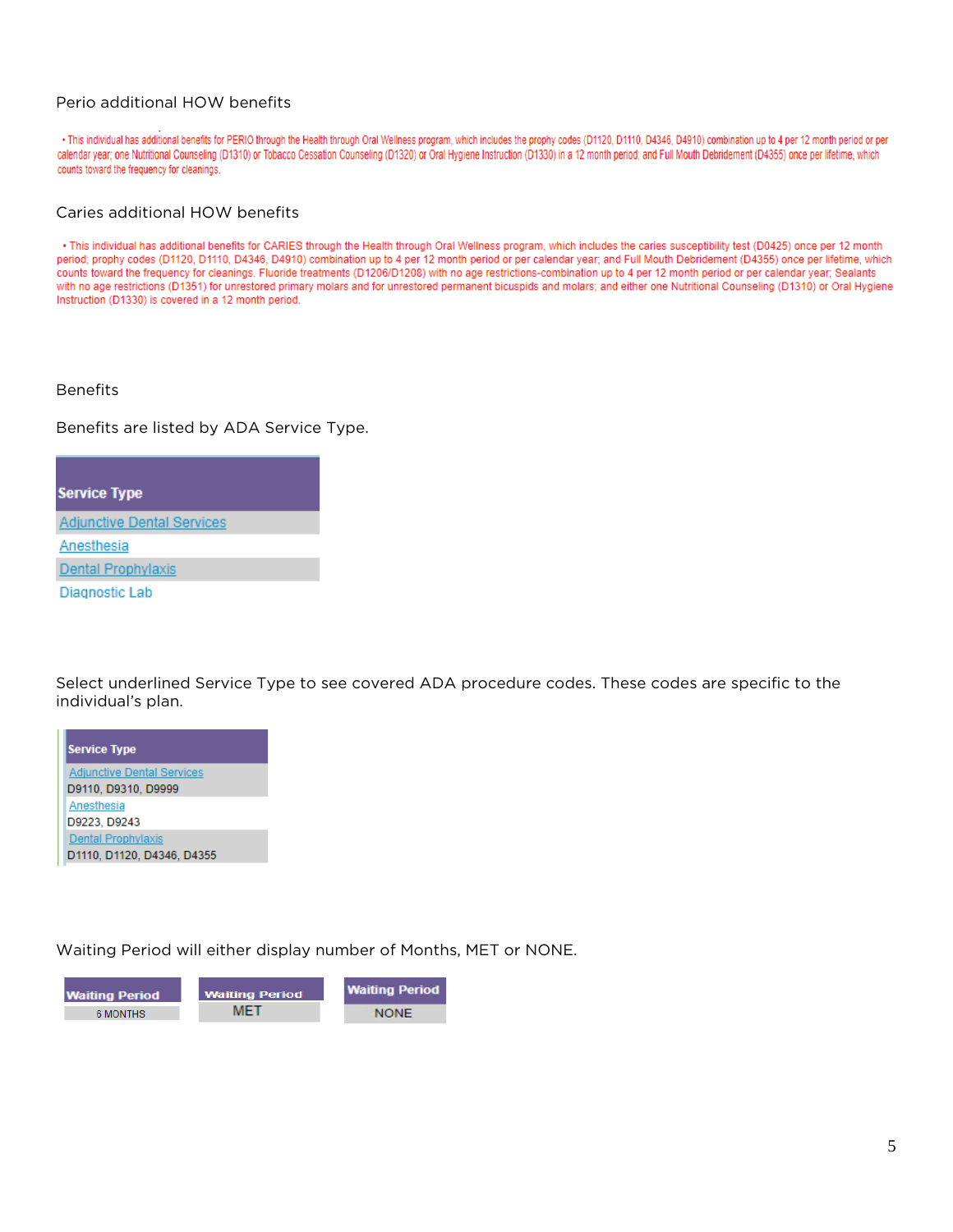Co-Pay:

The plan benefit reflects the patient's responsibility per provider network.

| <b>Delta Dental PPO</b> |                                     | <b>Delta Dental Premier</b> |                                     | <b>Out of Network</b> |                                     |
|-------------------------|-------------------------------------|-----------------------------|-------------------------------------|-----------------------|-------------------------------------|
| <b>Patient Pays</b>     | <b>Deductible</b><br><b>Applies</b> | <b>Patient Pays</b>         | <b>Deductible</b><br><b>Applies</b> | <b>Patient Pays</b>   | <b>Deductible</b><br><b>Applies</b> |
| 20%                     | NΟ                                  | 20%                         | NO.                                 | 20%                   | NO.                                 |
| 20%                     | NΟ                                  | 20%                         | NΟ                                  | 20%                   | NΟ                                  |
| 20%                     | NΟ                                  | 20%                         | NO.                                 | 20%                   | NO.                                 |
| 20%                     | NΟ                                  | 20%                         | NΟ                                  | 20%                   | NΟ                                  |
| 50%                     | NΟ                                  | 50%                         | NΟ                                  | 50%                   | NΟ                                  |

Procedure Exceptions include group procedure codes with different waiting periods or copays.

|                                  |                       | <b>Delta Dental PPO</b> |                                     |
|----------------------------------|-----------------------|-------------------------|-------------------------------------|
| <b>Procedure Exceptions</b>      | <b>Waiting Period</b> | <b>Patient Pays</b>     | <b>Deductible</b><br><b>Applies</b> |
| D0425 - Caries suscept test      | <b>NONE</b>           | 0%                      | <b>NO</b>                           |
| D0484 - Consultation on slides   | <b>NONE</b>           | 0%                      | ΝO                                  |
| D1310 - Nutritional counseling   | <b>NONE</b>           | 0%                      | <b>NO</b>                           |
| D1320 - Tobacco counseling       | <b>NONE</b>           | 0%                      | NO                                  |
| D1330 - Oral hygiene instruction | <b>NONE</b>           | 0%                      | <b>NO</b>                           |
| D1550 - Recem space maintainer   | <b>NONE</b>           | 0%                      | NO                                  |
| D2391 - Resin based comp 1 surf  | <b>NONE</b>           | 0%                      | <b>NO</b>                           |

## Maximums and Deductibles:

Benefit balances based on product type and dentist participation.



Limitations: Select this tab to view covered procedures, time frequency and the procedure search feature.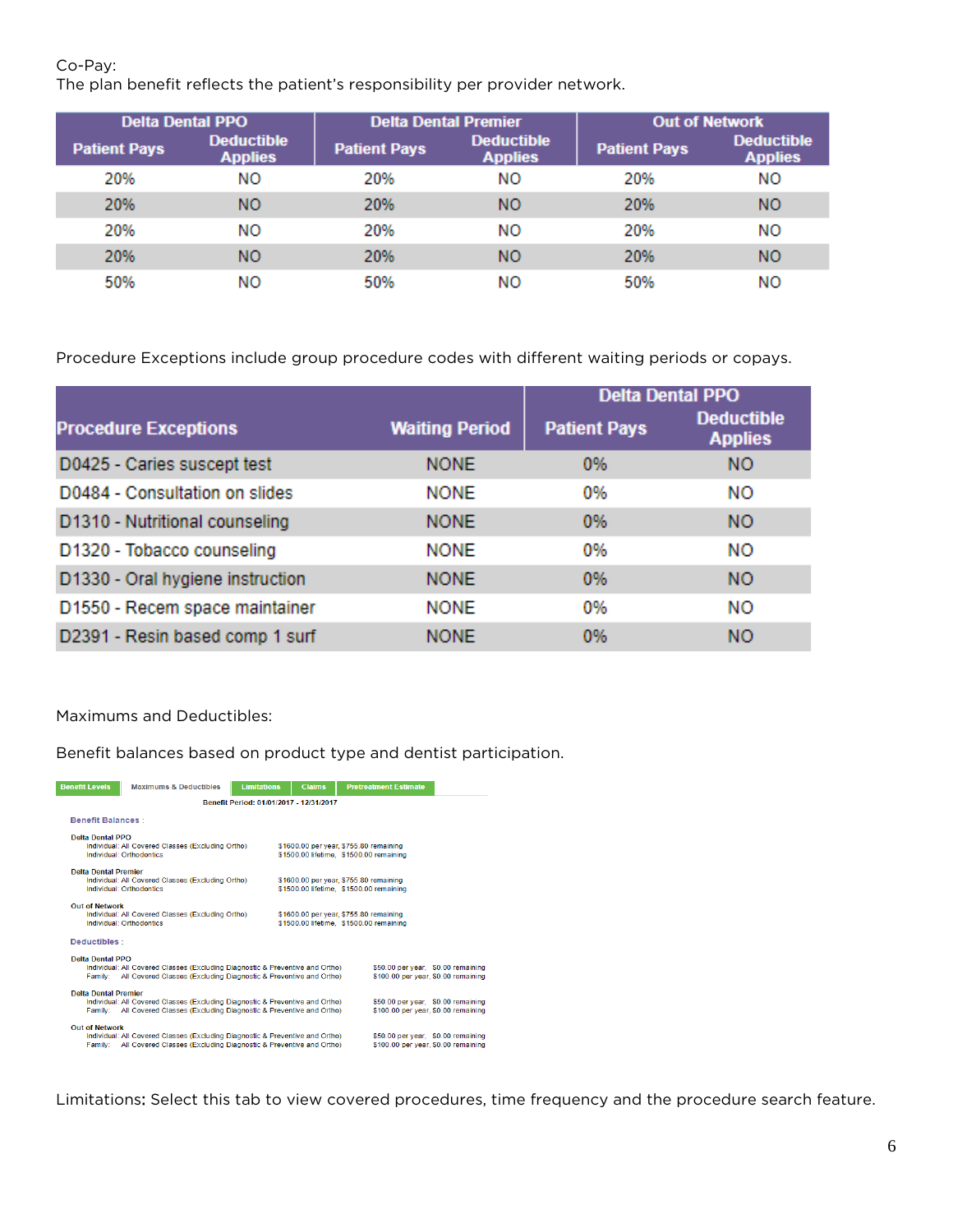New feature Procedure Search replaces Recent Treatment Summary tab.

Procedure Search: D - Tth # (optional): Search **Tooth Chart** 

Enter a valid procedure code in the box following the "D" and refine your search by adding a tooth number in the box following the Tth# (optional), and select Search button. Please enter a two digit number or letter in the Tth# (optional) field.

Example:

| Procedure Search: D 1110<br>$-$ Tth $#$ (optional):<br>Search<br><b>Tooth Chart</b><br>Limitations information:                                                                   | <b>Recent Treatments (last 4):</b>                                                                                                                                                      |
|-----------------------------------------------------------------------------------------------------------------------------------------------------------------------------------|-----------------------------------------------------------------------------------------------------------------------------------------------------------------------------------------|
| Procedure: D1110 (Prophylaxis-adult)<br>Time Limitation: 2 in a 12 month period<br>Age Limit Low: 0<br>Age Limit High: 0<br>Procedure Grouping: D1110, D1120, D4346, D4355, D4910 | 06/22/2017 (D1110)<br>09/08/2016 (D1110)<br>02/05/2015 (D1110)<br>07/24/2014 (D1110)                                                                                                    |
| Procedure Search: D2391<br>$-$ Tth $#$ (optional):<br>Search<br><b>Tooth Chart</b><br>Limitations information:                                                                    | <b>Recent Treatments (last 4):</b>                                                                                                                                                      |
| Procedure: D2391 (Resin based comp 1 surf)<br>Time Limitation: 1 in a 24 month period<br>Age Limit Low: 0<br>Age Limit High: 0<br>Procedure Grouping: D2391, D2392, D2393, D2394  | 10/20/2016 (D2391) - Tth: 31 Surface(s): L<br>09/08/2016 (D2391) - Tth: 31 Surface(s): B<br>08/07/2014 (D2393) - Tth: 31 Surface(s): MOL<br>08/07/2014 (D2392) - Tth: 29 Surface(s): DO |

*Please note you cannot search by tooth number alone*. If code is not covered, it will return as a non-covered service.

| Procedure Search: D 1352 - Tth # (optional): | Search | <b>Tooth Chart</b> |
|----------------------------------------------|--------|--------------------|
| 1352 is a non covered service                |        |                    |

Service Type displays Frequencies and Limitations.

| * Select underlined service type to see covered ADA procedure codes. |                        |                                                                |
|----------------------------------------------------------------------|------------------------|----------------------------------------------------------------|
| <b>Service Type</b>                                                  | <b>Frequencies</b>     | <b>Limitations</b>                                             |
| Dental Crowns                                                        | 1 in a 7 year period   | Procedure level tooth limits apply                             |
| Dental Implants                                                      | 1 in a lifetime        | Procedure level tooth limits apply                             |
| Dental Prophylaxis                                                   | 4 in 1 calendar year   | Prophylaxis, Periodontal Maintenance or Full Mouth Debridement |
| Diagnostic Lab                                                       | 1 in a 12 month period |                                                                |

Procedure Exceptions display the codes that vary by Frequencies and Limitations.

| <b>Procedure Exceptions</b>      | <b>Frequencies</b>     | <b>Limitations</b>               |
|----------------------------------|------------------------|----------------------------------|
| D0425 - Caries suscept test      | 1 in a 12 month period |                                  |
| D1310 - Nutritional counseling   | 1 in a 12 month period |                                  |
| D1320 - Tobacco counseling       | 1 in a 12 month period |                                  |
| D1330 - Oral hygiene instruction | 1 in a 12 month period |                                  |
| D2910 - Recem partial cov rest   | 1 in a lifetime        | Tooth/Quadrant/Arch limits apply |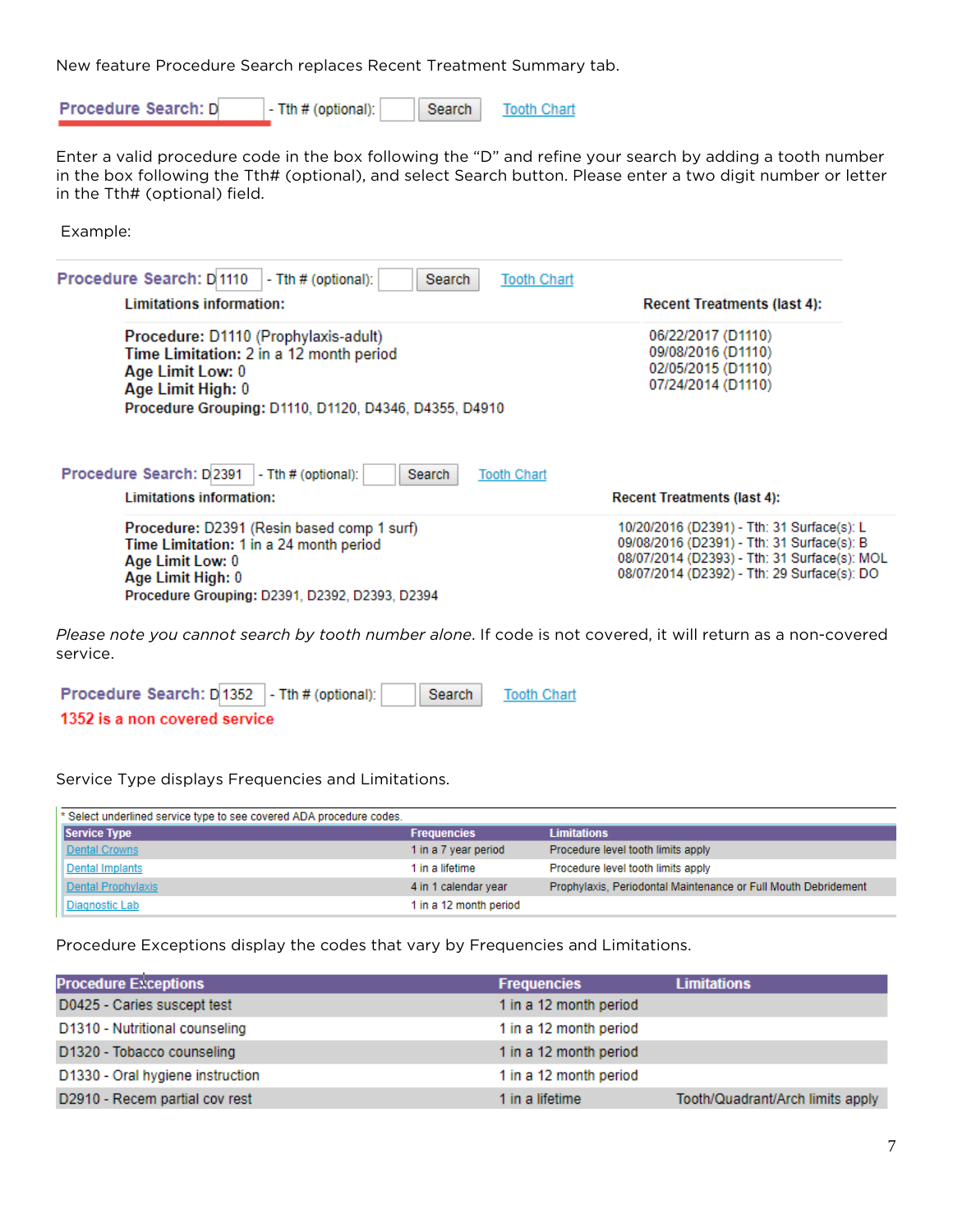# Select the underlined Tooth Chart for your reference.



Claims:

Select the Claims tab to view claim details.

Please note that the dentist can view patient claims submitted by them and not claims sent by other providers.

Select View to see entire claim.

| <b>Benefit Levels</b> | <b>Maximums &amp; Deductibles</b>                         | <b>Limitations</b>     | <b>Pretreatment Estimate</b><br><b>Claims</b> |               |                          |
|-----------------------|-----------------------------------------------------------|------------------------|-----------------------------------------------|---------------|--------------------------|
|                       | Claims by Individual (based on individual selected above) |                        |                                               |               |                          |
|                       | Claim $#$                                                 | <b>Date of Service</b> | <b>Patient</b>                                | <b>Status</b> | <b>Dentist Name</b>      |
| <b>View</b>           | 20170                                                     | 01-04-2017             |                                               | Processed     |                          |
| <b>View</b>           | 2017.                                                     | 04-04-2017             |                                               | Processed     |                          |
| <b>View</b>           | 2017                                                      | 06-28-2017             |                                               | Processed     | <b>Contract Contract</b> |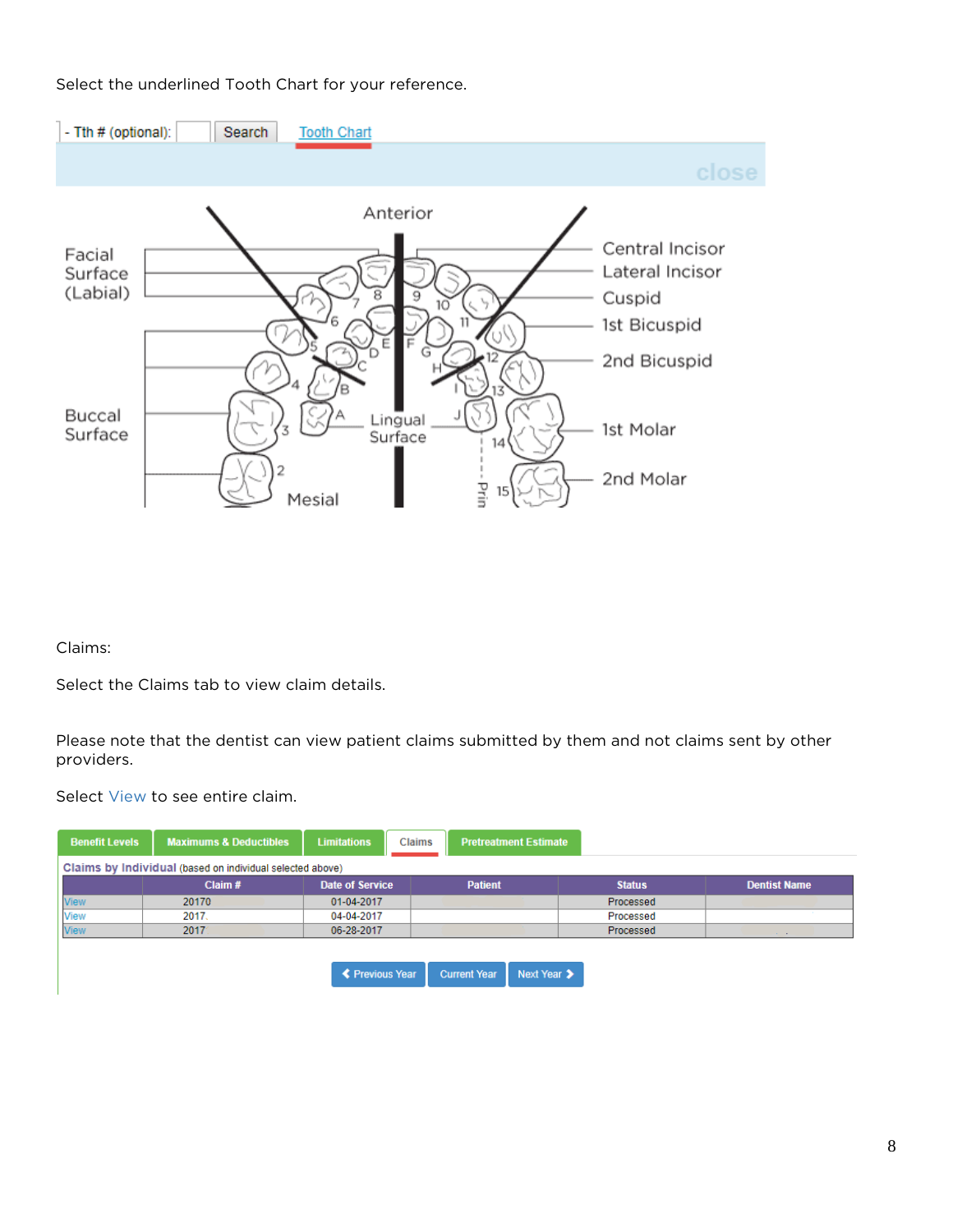#### **Claim Status Report** Benefits described in this document are not a quarantee of payment. Specific information regarding general exclusions and limitations to include waiting periods are noted in the Dental Plan Description booklet. We mail Notification of Benefits to our subscribers and participating dentists. If you have any questions, please email our Customer Service Department at nedelta@nedelta.com or call our Customer Service Department at 1-800-832-5700 Monday through Friday from 8:00am to 4:45pm (ET). Please click on the processing policy number/text icon [3] when available below to view additional information related to the procedure performed. Please click on the yellow column headings to view a more detailed description. ド **General Claim Information** 2017 \*\*\*\*\*\*\*\*\*\* Claim Number: Patient Name: Provider Name: Patient DOB: Subscriber ID: Subscriber Name: Delta Payment: \$546.00 **Patient Responsibility** \$234.00 **Coordination of Benefits:**  $$.00$  $$.00$ Deductible: **Claim Received Claim Status** 06-14-2017 Pre-Determination **Treatment Information Amount**<br>Allowed **Tooth** Date of **Amount Amount Applied to Plan Co-**OV Co-Patient Plan **Procedure Description** Proc.No. **Deduct** Pay % No. **Service** Submitted Approved Pay Payment Payment 31 06-14-2017 D2950 Core buildup \$160.00 \$130.00 \$130.00  $$.00$ 70  $\mathbf 0$ \$39.00 \$91.00 \$750.00 \$195.00 \$455.00  $31$ 06-14-2017 D2740 \$650.00 \$650.00  $$.00$ 70  $\overline{0}$ Crown-porc/ceramic

#### Pretreatment Estimate:

Select the Pretreatment Estimate tab to view estimates. Select View to see entire estimate. Please note that the dentist can view patient Pretreatment Estimates submitted by them and not by other providers.

| <b>Benefit Levels</b>              |                                                                                                                                                                                                                                                                                                                                                                                                                                                                                                                     | <b>Maximums &amp; Deductibles</b> | <b>Limitations</b>                     | <b>Claims</b><br><b>Pretreatment Estimate</b> |                                 |                       |                                        |                   |                     |                 |                     |
|------------------------------------|---------------------------------------------------------------------------------------------------------------------------------------------------------------------------------------------------------------------------------------------------------------------------------------------------------------------------------------------------------------------------------------------------------------------------------------------------------------------------------------------------------------------|-----------------------------------|----------------------------------------|-----------------------------------------------|---------------------------------|-----------------------|----------------------------------------|-------------------|---------------------|-----------------|---------------------|
|                                    | Claims by Individual (based on individual selected above)                                                                                                                                                                                                                                                                                                                                                                                                                                                           |                                   |                                        |                                               |                                 |                       |                                        |                   |                     |                 |                     |
|                                    |                                                                                                                                                                                                                                                                                                                                                                                                                                                                                                                     | Claim#                            |                                        | <b>Patient</b><br><b>Date of Service</b>      |                                 |                       |                                        |                   |                     |                 | <b>Dentist Name</b> |
| <b>View</b>                        | 20171                                                                                                                                                                                                                                                                                                                                                                                                                                                                                                               |                                   | OC A A DOAR                            |                                               |                                 |                       |                                        |                   | Pre-Determination   |                 |                     |
|                                    |                                                                                                                                                                                                                                                                                                                                                                                                                                                                                                                     |                                   |                                        |                                               |                                 |                       |                                        |                   |                     |                 |                     |
|                                    |                                                                                                                                                                                                                                                                                                                                                                                                                                                                                                                     |                                   |                                        |                                               |                                 |                       |                                        |                   |                     |                 |                     |
|                                    |                                                                                                                                                                                                                                                                                                                                                                                                                                                                                                                     |                                   | <b>≮ Previous Year</b>                 |                                               | <b>Current Year</b>             |                       | Next Year >                            |                   |                     |                 |                     |
|                                    |                                                                                                                                                                                                                                                                                                                                                                                                                                                                                                                     |                                   |                                        |                                               |                                 |                       |                                        |                   |                     |                 |                     |
|                                    |                                                                                                                                                                                                                                                                                                                                                                                                                                                                                                                     |                                   |                                        |                                               |                                 |                       |                                        |                   |                     |                 |                     |
|                                    |                                                                                                                                                                                                                                                                                                                                                                                                                                                                                                                     |                                   |                                        |                                               |                                 |                       |                                        |                   |                     |                 |                     |
|                                    |                                                                                                                                                                                                                                                                                                                                                                                                                                                                                                                     |                                   |                                        |                                               |                                 |                       |                                        |                   |                     |                 |                     |
| <b>Benefit Levels</b>              | <b>Maximums &amp; Deductibles</b>                                                                                                                                                                                                                                                                                                                                                                                                                                                                                   | Limitations                       | <b>Claims</b><br>Pretreatment Estimate |                                               |                                 |                       |                                        |                   |                     |                 |                     |
|                                    | Claims by Individual (based on individual selected above)                                                                                                                                                                                                                                                                                                                                                                                                                                                           |                                   |                                        |                                               |                                 |                       |                                        |                   |                     |                 |                     |
|                                    | Claim #                                                                                                                                                                                                                                                                                                                                                                                                                                                                                                             |                                   | <b>Date of Service</b>                 | Patient                                       |                                 |                       | <b>Status</b>                          |                   | <b>Dentist Name</b> |                 |                     |
| Waw                                | 2017                                                                                                                                                                                                                                                                                                                                                                                                                                                                                                                |                                   |                                        |                                               |                                 |                       | Pre-Determination                      |                   |                     |                 |                     |
| View<br>View                       | 2017<br>2017                                                                                                                                                                                                                                                                                                                                                                                                                                                                                                        |                                   |                                        |                                               |                                 |                       | Pre-Determination<br>Pre-Determination |                   |                     |                 |                     |
|                                    |                                                                                                                                                                                                                                                                                                                                                                                                                                                                                                                     |                                   |                                        |                                               |                                 |                       |                                        |                   |                     |                 |                     |
|                                    |                                                                                                                                                                                                                                                                                                                                                                                                                                                                                                                     |                                   | € Previous Year                        | <b>Current Year</b>                           | Next Year >                     |                       |                                        |                   |                     |                 |                     |
|                                    |                                                                                                                                                                                                                                                                                                                                                                                                                                                                                                                     |                                   |                                        | <b>Claim Status Report</b>                    |                                 |                       |                                        |                   |                     |                 |                     |
|                                    | Benefits described in this document are not a guarantee of payment. Specific information regarding general exclusions and limitations to include waiting periods are noted in the Dental Plan Description booklet.<br>We mail Notification of Benefits to our subscribers and participating dentists. If you have any questions, please email our Customer Service Department at nedelta@nedelta.com or call our Customer Service<br>Department at 1-800-832-5700 Monday through Friday from 8:00am to 4:45pm (ET). |                                   |                                        |                                               |                                 |                       |                                        |                   |                     |                 |                     |
|                                    | Please click on the processing policy number/text icon in when available below to view additional information related to the procedure performed                                                                                                                                                                                                                                                                                                                                                                    |                                   |                                        |                                               |                                 |                       |                                        |                   |                     |                 |                     |
|                                    | Please click on the yellow column headings to view a more detailed description.                                                                                                                                                                                                                                                                                                                                                                                                                                     |                                   |                                        |                                               |                                 |                       |                                        |                   |                     |                 |                     |
|                                    |                                                                                                                                                                                                                                                                                                                                                                                                                                                                                                                     |                                   |                                        | <b>General Claim Information</b>              |                                 |                       |                                        |                   |                     |                 |                     |
|                                    | Claim Number                                                                                                                                                                                                                                                                                                                                                                                                                                                                                                        |                                   |                                        |                                               |                                 | Patient Name:         |                                        |                   |                     |                 |                     |
|                                    | Provider Name<br>Subscriber ID.                                                                                                                                                                                                                                                                                                                                                                                                                                                                                     |                                   |                                        |                                               | Subscriber Name:                | Patient DOB:          |                                        |                   |                     |                 |                     |
|                                    |                                                                                                                                                                                                                                                                                                                                                                                                                                                                                                                     |                                   |                                        | ↳                                             |                                 |                       |                                        |                   |                     |                 |                     |
|                                    | Delta Payment<br>Coordination of Benefits:                                                                                                                                                                                                                                                                                                                                                                                                                                                                          | \$1,039.20<br>\$00                |                                        |                                               | Patient Responsibility          | Deductible:           |                                        | \$508.80<br>\$.00 |                     |                 |                     |
|                                    |                                                                                                                                                                                                                                                                                                                                                                                                                                                                                                                     |                                   |                                        |                                               |                                 |                       |                                        |                   |                     |                 |                     |
|                                    |                                                                                                                                                                                                                                                                                                                                                                                                                                                                                                                     | Claim Received                    |                                        |                                               |                                 |                       | Claim Status<br>Pre-Determination      |                   |                     |                 |                     |
|                                    |                                                                                                                                                                                                                                                                                                                                                                                                                                                                                                                     |                                   |                                        | <b>Treatment Information</b>                  |                                 |                       |                                        |                   |                     |                 |                     |
| Tooth<br>Date of<br>No.<br>Service | Proc.No.                                                                                                                                                                                                                                                                                                                                                                                                                                                                                                            | <b>Procedure Description</b>      | <b>Amount</b><br>Submitted             | <b>Amount</b><br>Approved                     | <b>Amount</b><br><b>Allowed</b> | Applied to:<br>Deduct | <b>Plan Co-Pay</b><br>ĸ                | OV Co-Pay         | Patient<br>Payment  | Plan<br>Payment |                     |
| 19                                 | D2750                                                                                                                                                                                                                                                                                                                                                                                                                                                                                                               | Crown-porc/high noble             | \$1,497.00                             | \$1,248.00                                    | \$1,044.00                      | \$.00                 | 80                                     | $\theta$          | S412.80             | \$835.20        |                     |
| 19                                 | D2950<br>Core buildup                                                                                                                                                                                                                                                                                                                                                                                                                                                                                               |                                   | \$338.00                               | \$300.00                                      | \$255.00                        | 5.00                  | 80                                     | ٥                 | \$96.00             | \$204.00        |                     |